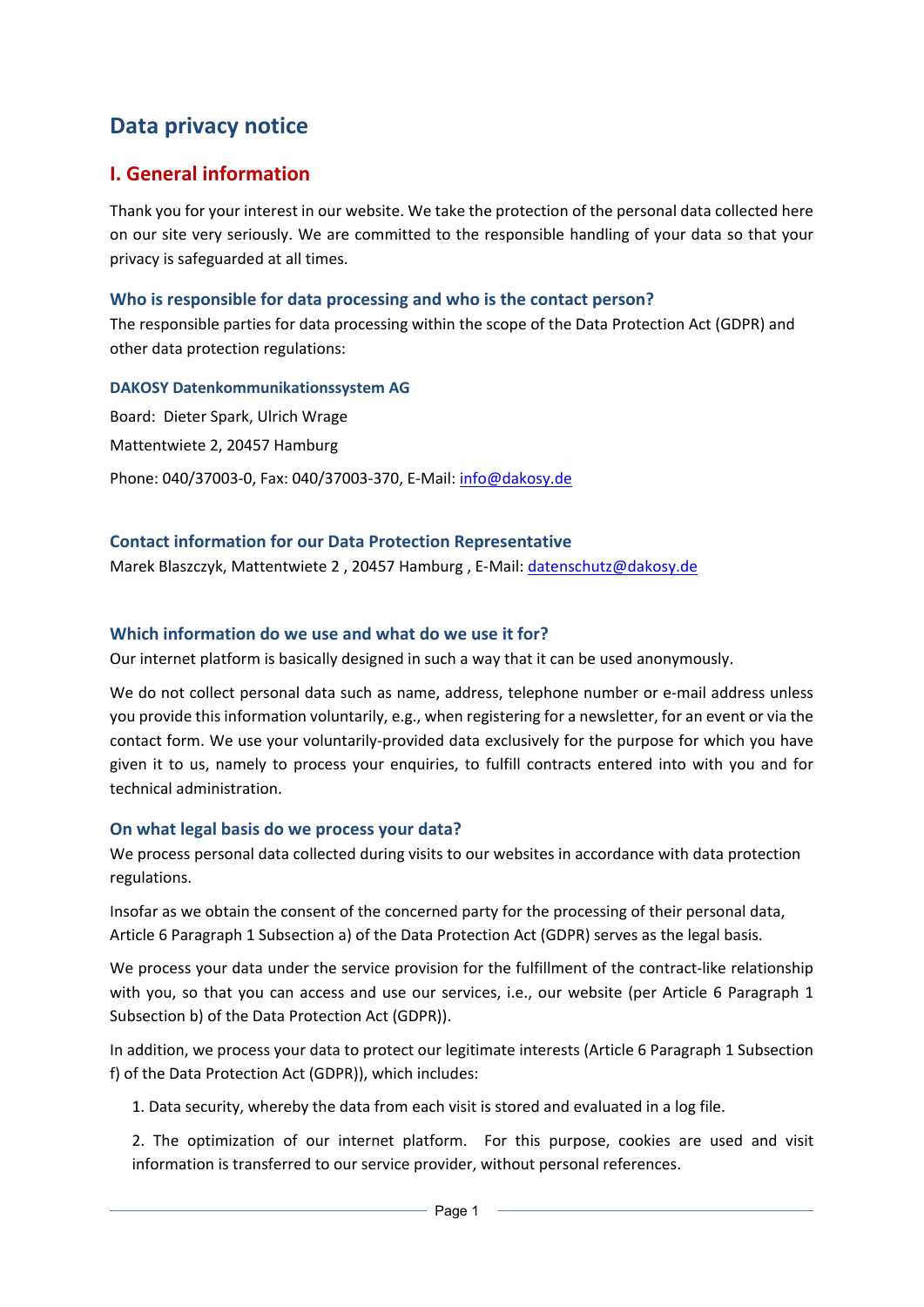#### **How long is your information stored?**

The personal data of the concerned parties will be deleted or blocked as soon as the purpose of storage is no longer applicable.

All data stored to review security incidents will be deleted after 31 days (log file).

Data may be stored for longer periods if this has been designated by European or national legislation through EU regulations, laws or other requirements to which DAKOSY is subject.

#### **Is data transferred to a third country?**

Data is not transferred to countries outside the EU or the EEA (so-called third countries).

#### **Does DAKOSY use automated decision making, including profiling?**

We categorically do not use fully-automated decision making, including profiling, according to Article 22 of the Data Protection Act (GDPR).

#### **What data protection rights do you have with regard to your data?**

You have the following rights regarding our processing of your personal data:

- Right to information,
- Right to correction or deletion,
- Right to restriction of processing,
- Right to refuse the processing,
- Right to data portability.

You also have the right to file a complaint with a data protection supervisory authority about our processing of your personal data. A list of data protection supervisory authorities, as well as their contact information, can be found by following this link:

https://www.bfdi.bund.de/DE/Infothek/Anschriften\_Links/anschriften\_links-node.html

#### **Revocation of your consent to data processing**

Many data processing operations are only possible with your express consent. You may revoke your consent at any time. All you need to do is send us an e-mail at: widerspruch@dakosy.de

The legality of the data processing which occurred prior to the revocation of consent remains unaffected by the revocation.

#### **Security**

DAKOSY uses technical and organizational security measures to protect the data which we manage from accidental or intentional manipulation, loss, destruction or access by unauthorized persons. Our security measures are continuously being improved in accordance with the latest technological standards.

#### **SSL and TLS encryption**

This site uses SSL or TLS encryption for added security and to protect the transmission of confidential content, such as the orders or requests you send to DAKOSY. You can recognize an encrypted connection by the fact that the address line of the browser changes from "http://" to "https://" and by the lock symbol in your browser line.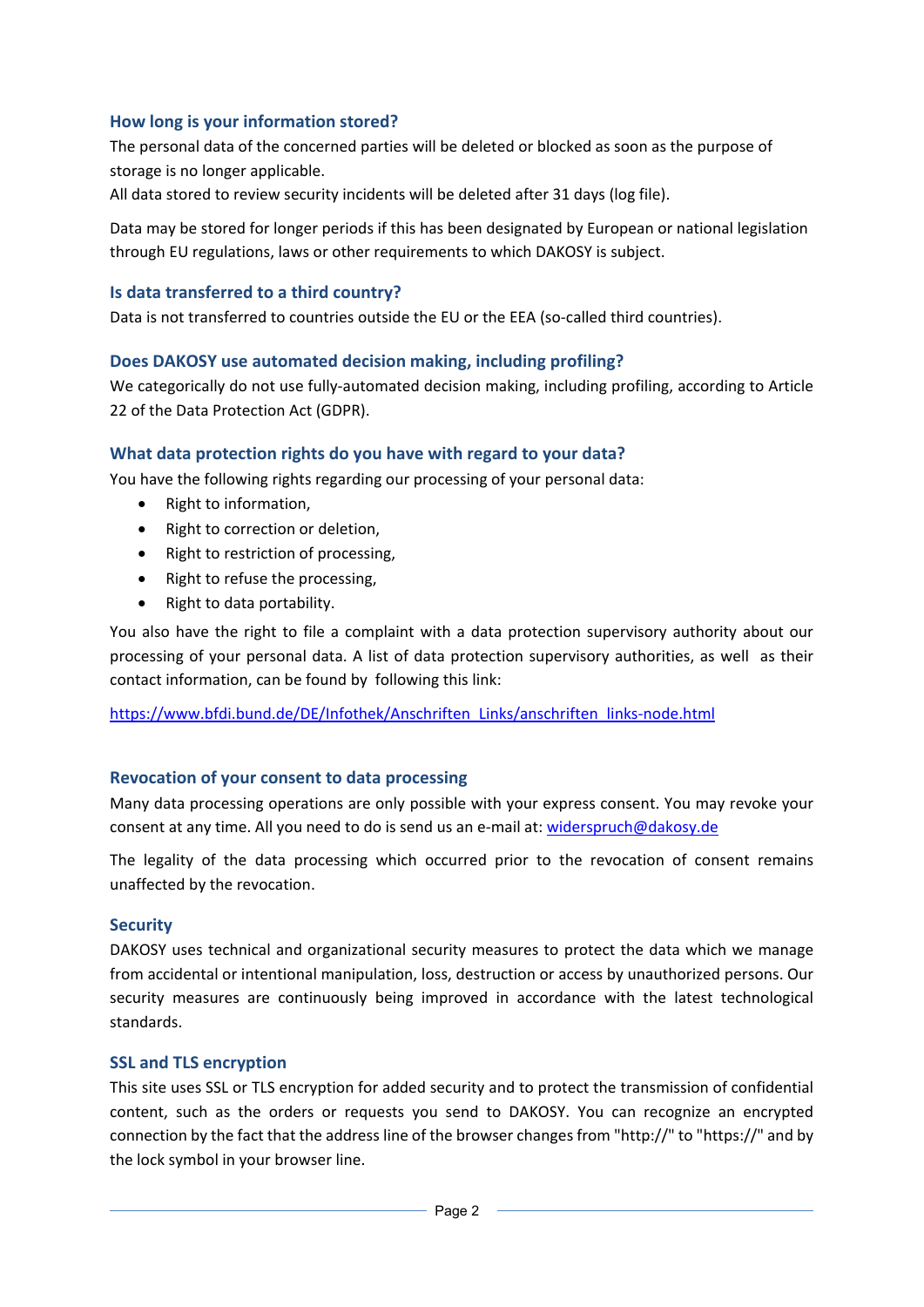When SSL or TLS encryption is activated, the data you transmit to us cannot be read by third parties.

# **II. Data collection on our website**

### **Server log information**

When you visit our website, the browser on your device automatically sends information our website's server. This information is temporarily stored in a log file. The following information is recorded automatically and stored until it is automatically deleted:

- IP address of the inquiring computer
- Date and time of your access
- Name and URL of the requested information
- Website which referred you to ours (referrer URL)
- Browser used and, where applicable, the operating system of your computer

The log files contain IP addresses or other data that enable the assignment of a user. This data is not merged with other data sources. We collect such technical information so that you can view our website correctly and we can determine the causes of any technical problems, for the technical optimization of our website and for purposes of the security of our computer systems and networks. These purposes also constitute our legitimate interest in data processing pursuant to Article 6 Paragraph 1 Subsection f) of the DGPR. The data will be deleted as soon as it is no longer required to fulfill the purpose for which it was collected.

The collection of data for the provision of the website and the storage of the data in log files is mandatory for the operation of the website. Consequently, there is no option for the user to raise an objection.

### **Forms**

If you send us an inquiry by filling out one of our forms, your personal details (first and last name, e‐ mail address, telephone number and street address, if applicable) from the inquiry form, including the contact data you provided there, will be stored with us for the purpose of processing the inquiry and in the event of follow-up questions. We will not pass on this data without your consent.

The data entered on the form is therefore processed exclusively on the basis of your consent (Article 6 Paragraph 1 Subsection a) of the Data Protection Act (GDPR)). You may revoke this consent at any time. All you need to do is send us an e-mail. The legality of the data processing which occurred prior to the revocation of consent remains unaffected by the revocation.

The data you entered on the form will remain with us until you request for usto delete it, your consent for storage has been revoked or the purpose for the data storage has been fulfilled and storage is no longer necessary. Mandatory statutory provisions ‐ in particular retention periods ‐ remain unaffected.

#### **Newsletter** Data

If you would like to receive the newsletter offered on the website, we require an e‐mail address from you as well as information (first name, last name, company and address data) that allows us to verify that you are the owner of the specified e‐mail address and agree to receive the newsletter. Further data will not be collected. We use this data exclusively for sending the requested information and do not pass it on to third parties.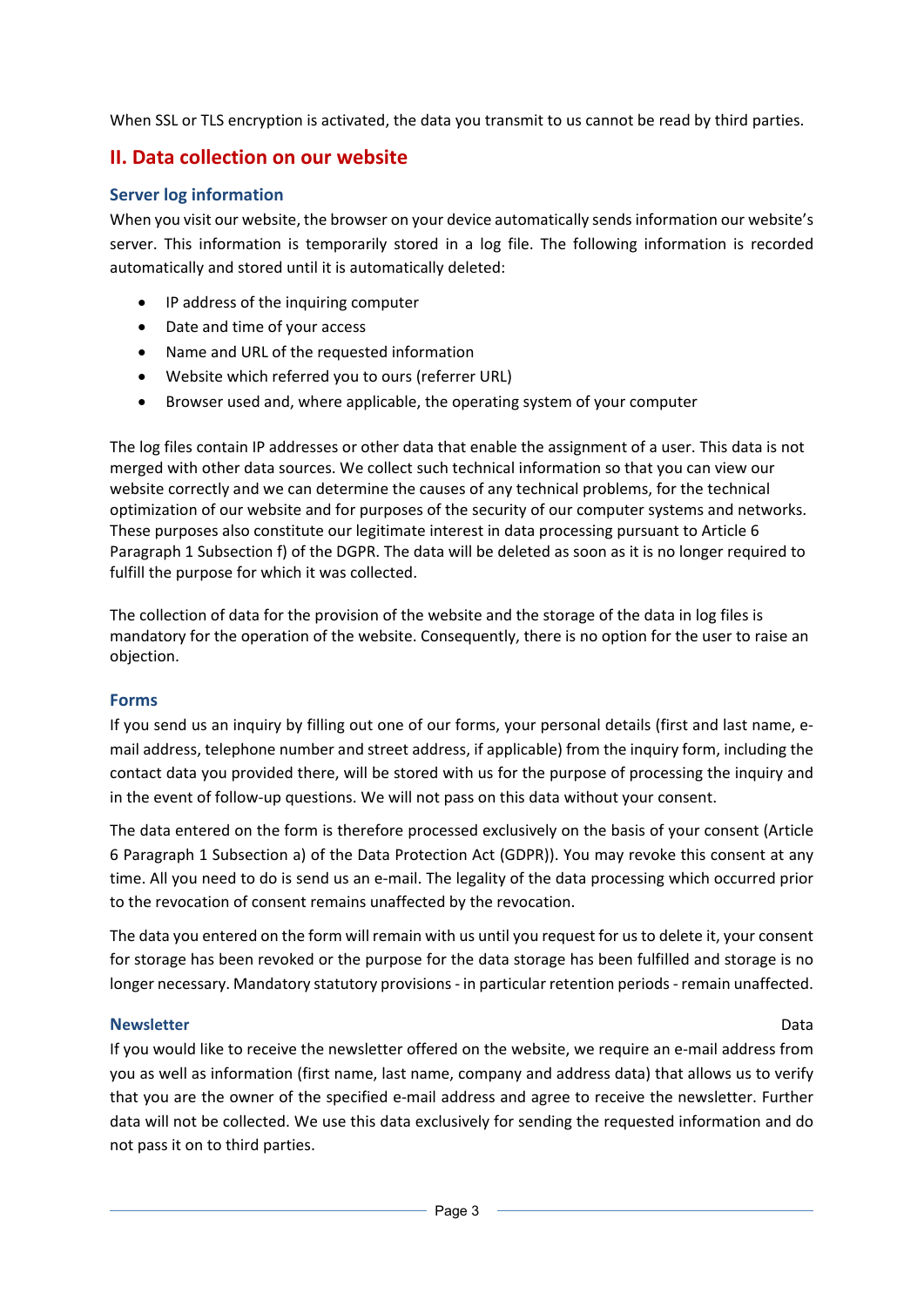The processing of the data entered in the newsletter registration form is based exclusively on your consent ((Article 6 Paragraph 1 Subsection a) of the GDPR)). You can revoke your consent to the storage of the data, the e‐mail address and its use for sending the newsletter at any time, for example via the "Unsubscribe" link in the newsletter. The legality of the data processing operations already carried out remains unaffected by the revocation of your consent or your cancellation of the newsletter subscription.

The data you provide for the purpose of receiving the newsletter will be stored by us until you unsubscribe from the newsletter and will be deleted from the newsletter distribution list after you unsubscribe. Data that has been stored by us for other purposes remains unaffected by this.

The basis for data processing is your consent ((Article 6 Paragraph 1 Subsection a) of the GDPR)) to ensure secure data processing.

## **Registration on this website**

You can register on our website to use the additional functions of the site. The data entered (first and last name, e-mail address, telephone number and street address, if applicable) will only be used for the purpose of using the respective offering or service for which you have registered. The mandatory information requested during registration must be provided in full, otherwise the registration cannot be completed.

In the event of important changes, such as the scope of the offering or technically necessary changes, we will use the e-mail address provided during registration to contact you.

The data entered during registration will be processed on the basis of your consent (Article 6 Paragraph 1 Subsection a) of the Data Protection Act (GDPR)). You can revoke your consent at any time. All you need to do is send us an e‐mail. The legality of the data processing which occurred prior to the revocation of consent remains unaffected by the revocation.

The data collected during registration will be stored by us as long as you are registered on our website and will be deleted if you request deletion, revoke your consent for storage or if the purpose for data storage has been fulfilled and storage is no longer necessary. Mandatory statutory retention periods remain unaffected.

### **Cookies**

Some of our internet pages use so-called cookies. Cookies do not cause any damage to your computer and do not contain any viruses. Cookies serve to make our website more user-friendly, effective and secure. Cookies are small text files that are stored on your computer and saved by your browser.

Most of the cookies we use are what are known as "session cookies". They are automatically deleted at the end of your visit. Other cookies remain stored on your device until you delete them. These cookies enable us to recognize your browser the next time you visit our website.

It is possible set your browserso that you are informed about the use of cookies and only allow cookies per individual case. You can also deny the use of cookies in specific cases or in general and activate the automatic deletion of cookies when the browser is closed. When cookies are deactivated, the functionality of this website may be limited.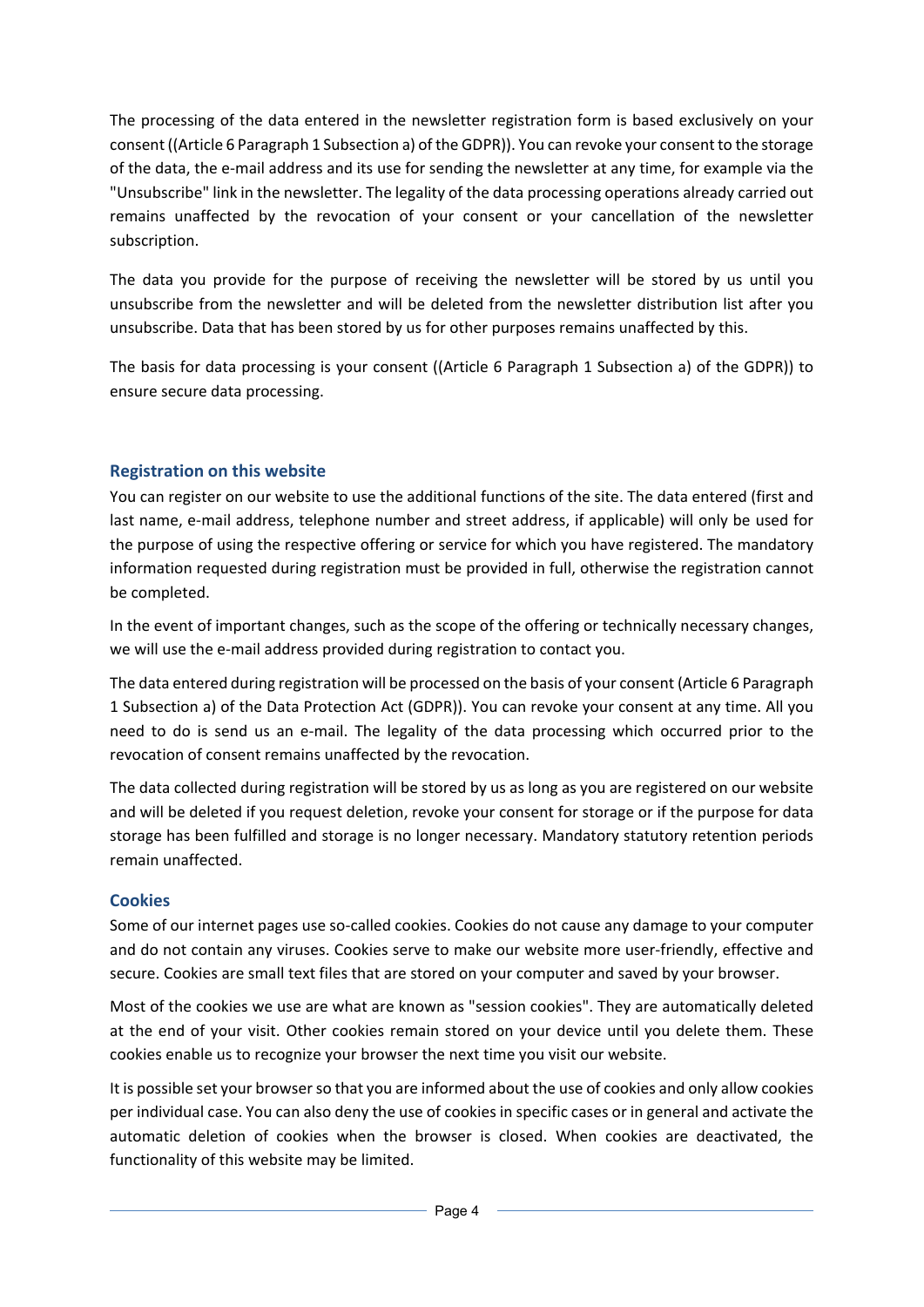Cookies, which are necessary to carry out the electronic communication process or to provide certain functions you have requested, are stored on the basis of Article 6 Paragraph 1 Subsection f) of the Data Protection Act (GDPR). DAKOSY has a legitimate interest in the storage of cookies for the technically accurate and optimized provision of its services.

# **III. Analysis tools and advertising**

# **Google Analytics**

In order to keep our customers well‐informed and to be able to design our web pages more effectively, DAKOSY uses Google Analytics, a web analysis service of Google Inc. (hereafter, "Google"). In this context, only access data without personal references is stored, such as browser type and version, operating system used, referrer URL, anonymized IP address of the requesting computer and access date and time of the request.

The information generated by cookies about your use of this website (including your anonymized IP address) will be transmitted to and stored by Google on servers in the United States. Google will use this information for the purpose of evaluating your use of the website, compiling reports on website activity for website operators and providing other services relating to website activity and internet usage.

This information is evaluated solely for the purpose of improving our offerings and for statistical purposes and does not allow us to draw any conclusions about you personally.

Data processing with Google Analytics on our website is based on Article 6 Paragraph 1 Subsection a) of the GDPR. Your consent is voluntary, you may revoke it at any time with immediate effect for the future by changing your currently specified settings in our cookie banner.

# **Objection to data collection**

You may refuse the use of cookies by selecting the appropriate settings on your browser. However, we would like to point out that in this case you may not be able to use all functions of this website to their full extent.

However, you can also prevent Google from collecting the data generated by cookies and relating to your use of this website (including your IP address) and from Google's processing of this data by downloading and installing the browser plug-in available under the following link: (Link: http://tools.google.com/dlpage/gaoptout)

As an alternative to the browser add-on, please click this link to prevent Google Analytics from collecting data from this website in the future. An opt-out cookie is stored on your device. If you delete your cookies, you must click on this link again.

Further information on terms of use and data protection can be found under this **link (Terms)** or at this **link (Policies)**. We would like to point out once again that the code "anonymizeIp" has been added to Google Analytics on this website to ensure anonymous collection of IP addresses (so-called IP masking).

By using this website, you consent to the processing of data about you by Google in the manner and for the purposes set out above.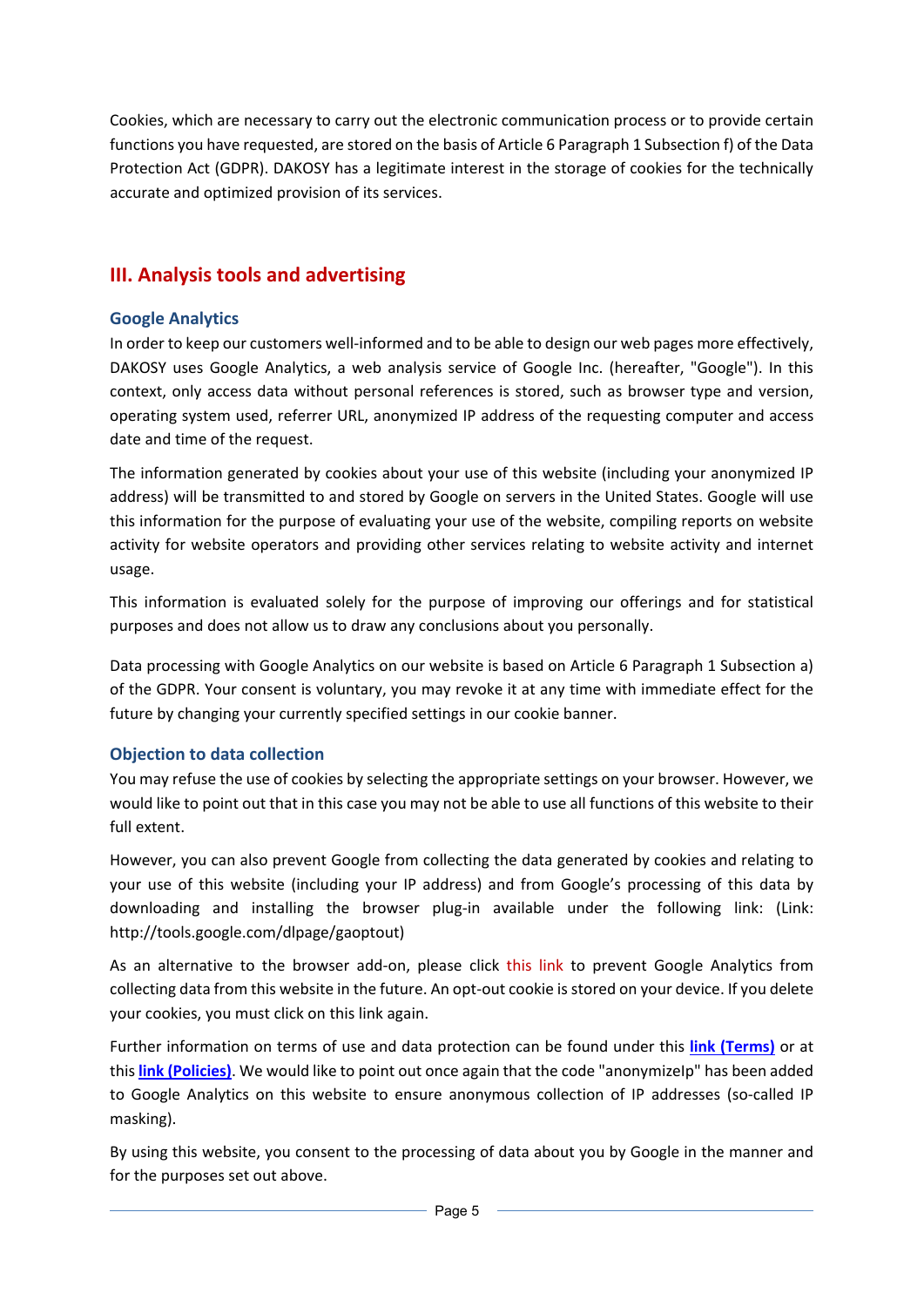#### **IP anonymity**

We have activated the IP anonymization function on this website. This will cause your IP address to be shortened by Google within member states of the European Union or in other states party to the Agreement on the European Economic Area before being transmitted to the USA. Only in exceptional cases will the full IP address be transmitted to a Google server in the USA and shortened there. On behalf of the operator of this website, Google will use this information to evaluate your use of the website, to compile reports on website activities and to provide the website operator with further services associated with website use and internet use. The IP address transmitted by your browser in the context of Google Analytics is not merged with other Google data.

### **Demographic features in Google Analytics**

This website usesthe "demographic features" in Google Analytics. As a result, reports can be produced that contain statements on the age, gender and interests of the site visitors. This data comes from interest‐based advertising from Google and third‐party visitor data. This data cannot be assigned to a specific person. You can disable this feature at any time through the ad settings in your Google Account or generally prohibit the collection of your data by Google Analytics (as described in the above section "Objection to Data Collection").

# **IV. Plug‐ins and tools**

### **YouTube**

Our website uses plug‐ins from Google's YouTube site. This website is operated by YouTube, LLC, 901 Cherry Ave, San Bruno, CA 94066, USA.

If you visit one of our pages equipped with a YouTube plug-in, a connection to the YouTube servers is established. The YouTube server is informed which of our pages you visited.

If you are logged into your YouTube account, you allow YouTube to associate your surfing behavior directly with your personal profile. You can prevent this by logging out of your YouTube account.

The use of YouTube is in the interest of an appealing presentation of our online offerings. This represents a legitimate interest within the scope of Article 6 Paragraph 1 Subsection f) of the Data Protection Act (GDPR).

For more information on the handling of user data, please see YouTube's privacy policy at: https://www.google.de/intl/de/policies/privacy

#### **Google Web Fonts**

This site uses so-called Web Fonts provided by Google to uniformly display fonts. When you call up a page, your browser loads the required Web Fonts into your browser cache to display texts and fonts correctly.

To do this, the browser you are using must connect to Google's servers. This gives Google knowledge that our website has been accessed via your IP address. The use of Google Web Fonts is in the interest of a uniform and appealing presentation of our online platform. This represents a legitimate interest within the scope of Article 6 Paragraph 1 Subsection f) of the Data Protection Act (GDPR).

If your browser does not support Web Fonts, a default font is used by your computer.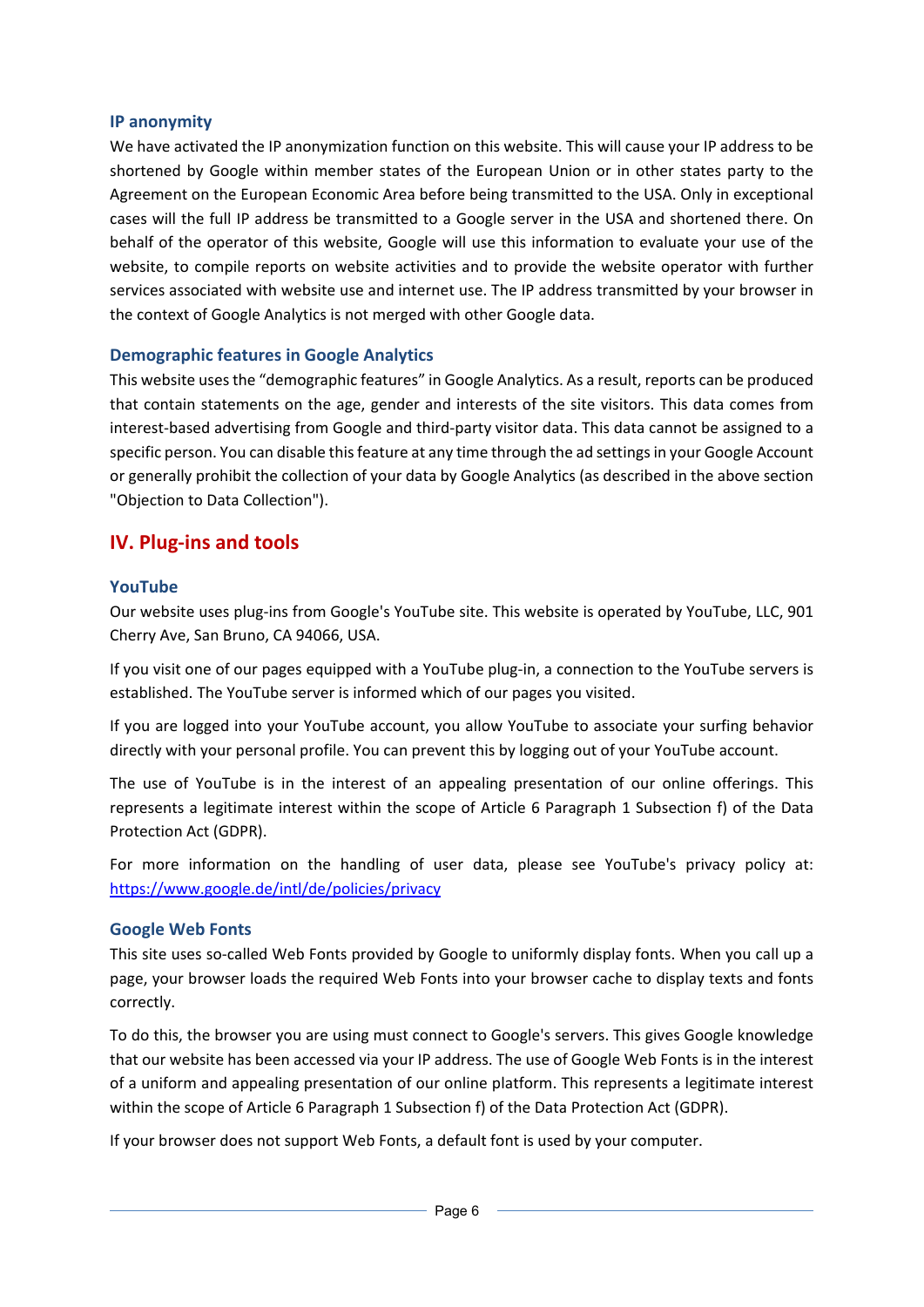For more information about Google Web Fonts, visit https://developers.google.com/fonts/faq and read Google's privacy policy at: https://www.google.com/policies/privacy/

## **Google Maps**

This page usesthe map service Google Maps via an API. The provider is Google Inc., 1600 Amphitheatre Parkway, Mountain View, CA 94043, USA.

To use the functions of Google Maps, it is necessary to save your IP address. This information is usually transferred to a Google server in the USA and stored there. The provider of this site has no influence on this data transmission.

The use of Google Maps is in the interest of an appealing representation of our online offerings and of making the places indicated by us on the web page easier for you to find. This represents a legitimate interest within the scope of Article 6 Paragraph 1 Subsection f) of the Data Protection Act (GDPR).

You can find more information on the handling of user data in Google's data privacy statement: https://www.google.de/intl/de/policies/privacy/

### **Use of Google Adwords Conversion Tracking**

To optimize your experience of our website, we use Google Conversion Tracking to statistically record and evaluate the use of our website. Google Adwords leaves a cookie on your computer if you have accessed our website via a Google ad.

These cookies expire after 30 days and are not used for personal identification. If you register for a live seminar, after submitting the registration form you will be notified by the cookie that you had previously clicked on the ad.

Each Adwords customer receives an individual cookie. Cookies cannot be tracked via the websites of Adwords customers. The information gathered using the conversion cookie is used to generate conversion statistics for Adwords customers who use Conversion Tracking. Adwords customers learn the total number of users who clicked on their ad and were redirected to a Conversion Tracking tag page. However, they do not receive any information which could personally identify an individual user.

If you do not wish to participate in the tracking process, you can also reject the use of the cookie required for this ‐ for example, by using a browser setting that generally deactivates the automatic use of cookies. You can also deactivate cookies for Conversion Tracking by setting your browser to block cookies from the "www.googleadservices.com" domain. Google's privacy policy for Conversion Tracking can be found here https://services.google.com/sitestats/de.html

### **Consent Manager**

We have integrated the consent management tool "Usercentrics" from Usercentrics GmbH (www.usercentrics.com) into our website to request consent for data processing or the use of cookies or comparable functions. With the help of "Usercentrics", you have the option of granting or rejecting your consent for certain functionalities of our website, e.g., for the purpose of integrating external elements such as statistical analysis.